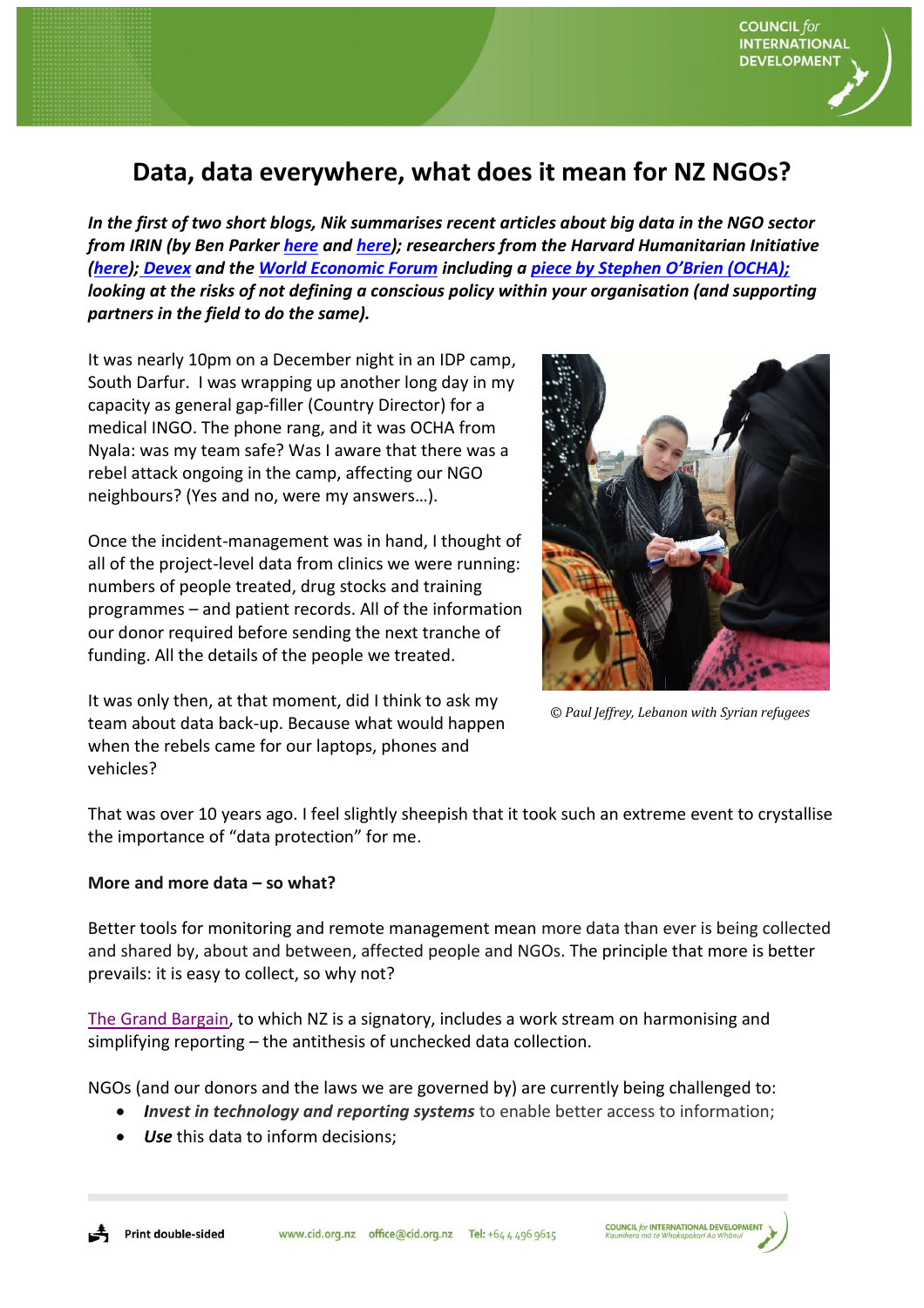*Enhance the quality of reporting to better capture results*, enable learning and increase the efficiency of reporting and aid itself; and

**COUNCIL** for **INTERNATIONAL DEVELOPMENT** 

*Handle* data responsibly.

We NGOs are more conditioned to information scarcity, not overflow, but especially after a disaster, too much information can also paralyse response efforts. Computers, mobile phones, social media, mainstream news, earth-based sensors, and humanitarian and development drones generate vast volumes of data during major disasters. Making sense of this flash flood of information, or **Big Data** requires new skills, systems, and policies (and [Digital humanitarians](http://www.digital-humanitarians.com/) are now a thing!)

In a system with thousands of 'aid entities' supporting communities (local and international NGOs, civil society groups, UN agencies, government and private sector partners), we lack standards and guidelines for collecting, processing, analysing and disseminating data. Added to this problem are contexts marked by poor electricity supplies, intermittent and unreliable communications, limited connectivity, low staff capacity, insecurity, unpredictability and remote access.

Our collective inability to adequately regulate and professionalise NGO information activities threatens our operational sustainability; trust between agencies and the people we seek to serve, and erodes the meaning and value of codes of conduct and core principles of humanity, impartiality, independence, and neutrality.

## **What's the problem?**

Think about this scenario from [a WEF blog:](https://www.weforum.org/agenda/2016/12/digitally-transforming-the-humanitarian-industry) You are a humanitarian relief worker, taken to visit a person in need of assistance or protection. Unknown to you, your phone has been hacked, or the metadata generated by your phone is aggregated, allowing its location to be surveilled, your social media activity followed and telecom metadata analysed. The next day, the house you visited is destroyed in a drone strike or the people you met with detained. Suddenly your organisation is viewed locally with **anger and suspicion**, and perception of neutrality of humanitarian action is compromised.

**Breaches of platforms and networks**, weaponisation of humanitarian data to aid attacks on vulnerable populations, and exploitation of systems against agencies and beneficiaries – may already be occurring, but there are no requirements for reporting, addressing root causes of breaches and mitigating damage caused by such breaches.

In [a recent, ugly](http://www.irinnews.org/opinion/2017/12/08/humanitarian-data-breaches-real-scandal-our-collective-inaction?utm_source=IRIN+-+the+inside+story+on+emergencies&utm_campaign=dc32dfbce2-RSS_EMAIL_ENGLISH_ALL&utm_medium=email&utm_term=0_d842d98289-dc32dfbce2-75429925) example shared by the Harvard Humanitarian Initiative, a company competing for the business of hosting a cash-based programme platform hacked into a cloud-based server of **[Catholic Relief Services](https://www.crs.org/)** and accessed names, photographs, family details, PIN numbers, and map coordinates for more than 8,000 families receiving assistance from the NGO in West Africa.

The World Food Programme took a radical step when it released an **[internal audit](https://docs.wfp.org/api/documents/WFP-0000040084/download/?_ga=2.43869413.1326768420.1516256388-1682848339.1511261484)** of WFP beneficiary management (November 2017). The report found extensive data protection failings: lack of proper consent; no assessment of privacy risks; data being exchanged and copied insecurely without encryption and password protection; data being shared with other

**COUNCIL for INTERNATIONAL DEVELOPMENT**